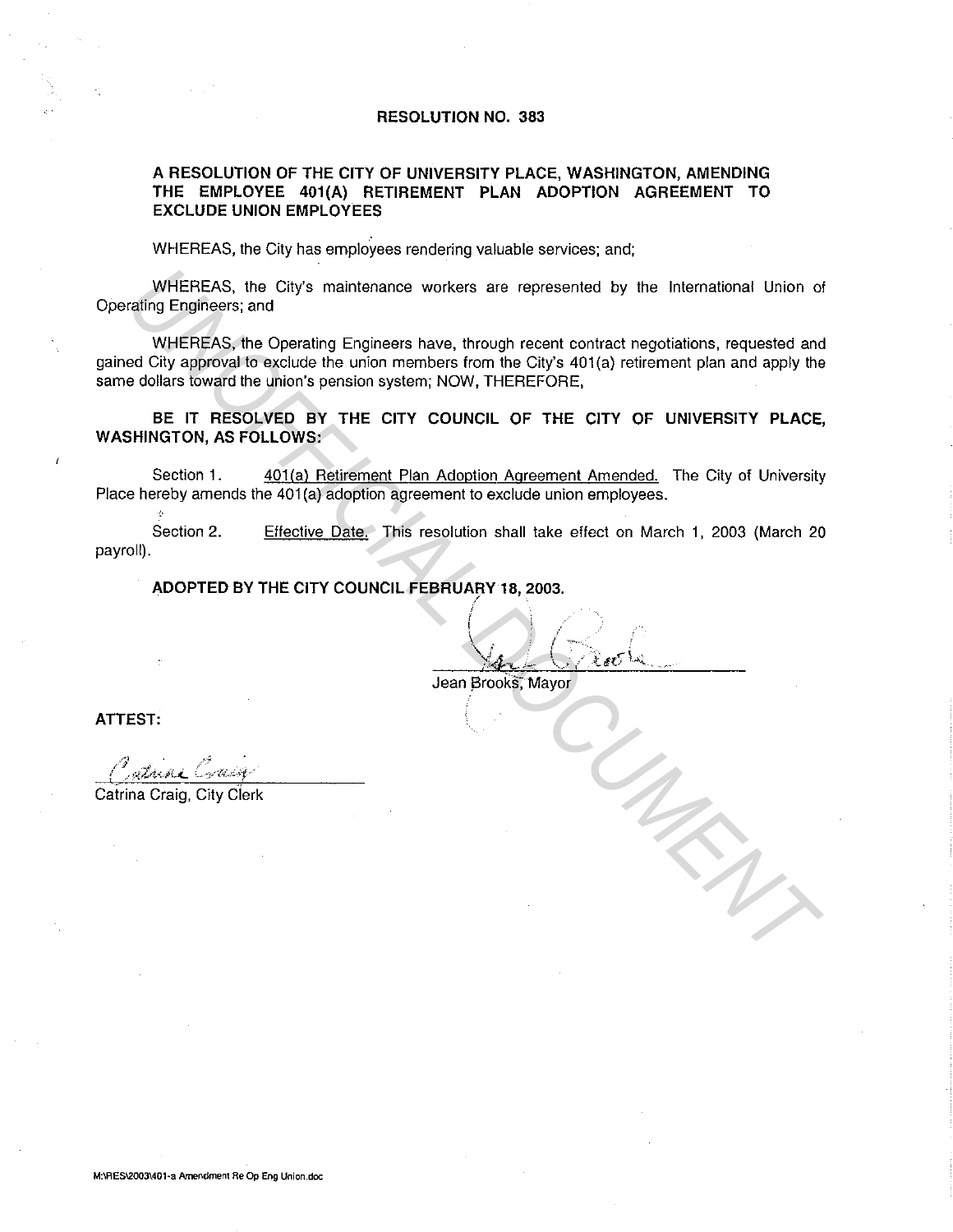#### ICMA RETIREMENT CORPORATION

#### GOVERNMENTAL MONEY PURCHASE PLAN & TRUST

#### ADOPTION AGREEMENT

The Employer hereby establishes a Money Purchase Plan and Trust to be known as

This Plan is an amendment and restatement of an existing defined contribution money purchase plan.

I.

Yes No

If yes, please specify the name of the defined contribution money purchase plan which this Plan hereby amends and restates:

II. The Effective Date of the Plan shall be the first day of the Plan Year during which the Employer adopts the Plan, unless an alternate Effective Date is hereby specified: **UNITER THE INTEREST WARE A THE INTEREST AND INTEREST AND INTEREST ACTS THE INTEREST AND INTEREST AND INTEREST AND INTEREST AND INTEREST AND RELATED AND RELATED AND RELATED THE EFFECTIVE OF CHANGE CONTINUITION OF THE EFFEC** 

- III. Plan Year will mean:
	- $(2)$  The twelve (12) consecutive month period which coincides with the limitation year. (See Section 5.04(i) of the Plan.)
	- () The twelve (12) consecutive month period commencing on and each anniversary thereof.
- IV. Normal Retirement Age shall be age  $5^{1}$ <sup>Y</sup><sub>2</sub> (not to exceed age 65).
- V. ELIGIBILITY REQUIREMENTS:
	- 1. The following group or groups of Employees are eligible to participate in the Plan:

All Employees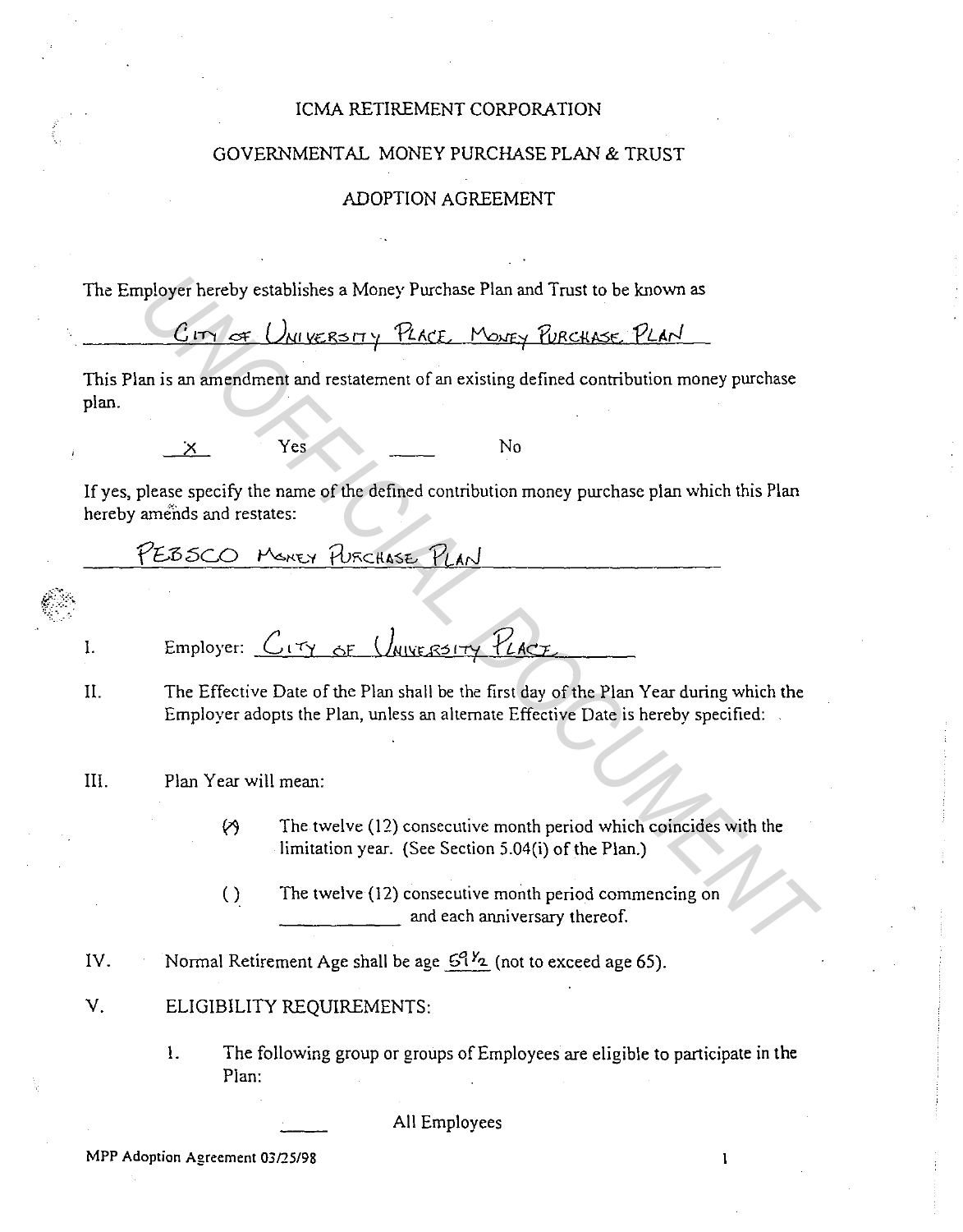

The group specified must correspond to a group of the same designation that is defined in the statutes, ordinances, rules, regulations, personnel manuals or other material in effect in the state or locality of the Employer.

2. The Employer hereby waives or reduces the requirement of a twelve (12) month Period of Service for participation. The required Period of Service shall be  $\frac{1}{4}$  (write N/A if an Employee is eligible to participate upon employment). *ALA* **F**olar-γευχε *βελο* **PAE.**<br>
The group specified must correspond to a group of the same designation that<br>
defined in the statutes, ordinances, rules, regulations, personnel manuals or<br>
defined in the state of locali

If this waiver or reduction is elected, it shall apply to all Employees within the Covered Employment Classification.

3. A minimum age requirement is hereby specified for eligibility to participate. The minimum age requirement is  $N/A$  (not to exceed age 21. Write N/A if no minimum age is declared.)

#### VI. CONTRIBUTION PROVISIONS

I. The Employer shall contribute as follows (choose one):



Fixed Employer Contributions With Or Without Mandatory Participant Contributions.

The Employer shall contribute on behalf of each Participant  $\sqrt{c}$ . 2 % of Earnings or  $\sqrt{s}$  for the Plan Year (subject to the limitations of Article V of the Plan). Each Participant is· required to contribute  $\mathcal{L}, \mathcal{O}$  % of Earnings

or \$ \_\_ for the Plan Year as a condition of participation in the Plan. (Write "O" if no contribution is required.) If Participant Contributions are required under this option, a Participant shall not have the right to discontinue or vary the rate of such contributions after becoming a Plan Participant.

The Employer hereby elects to "pick up" the Mandatory/Required Participant Contribution.

2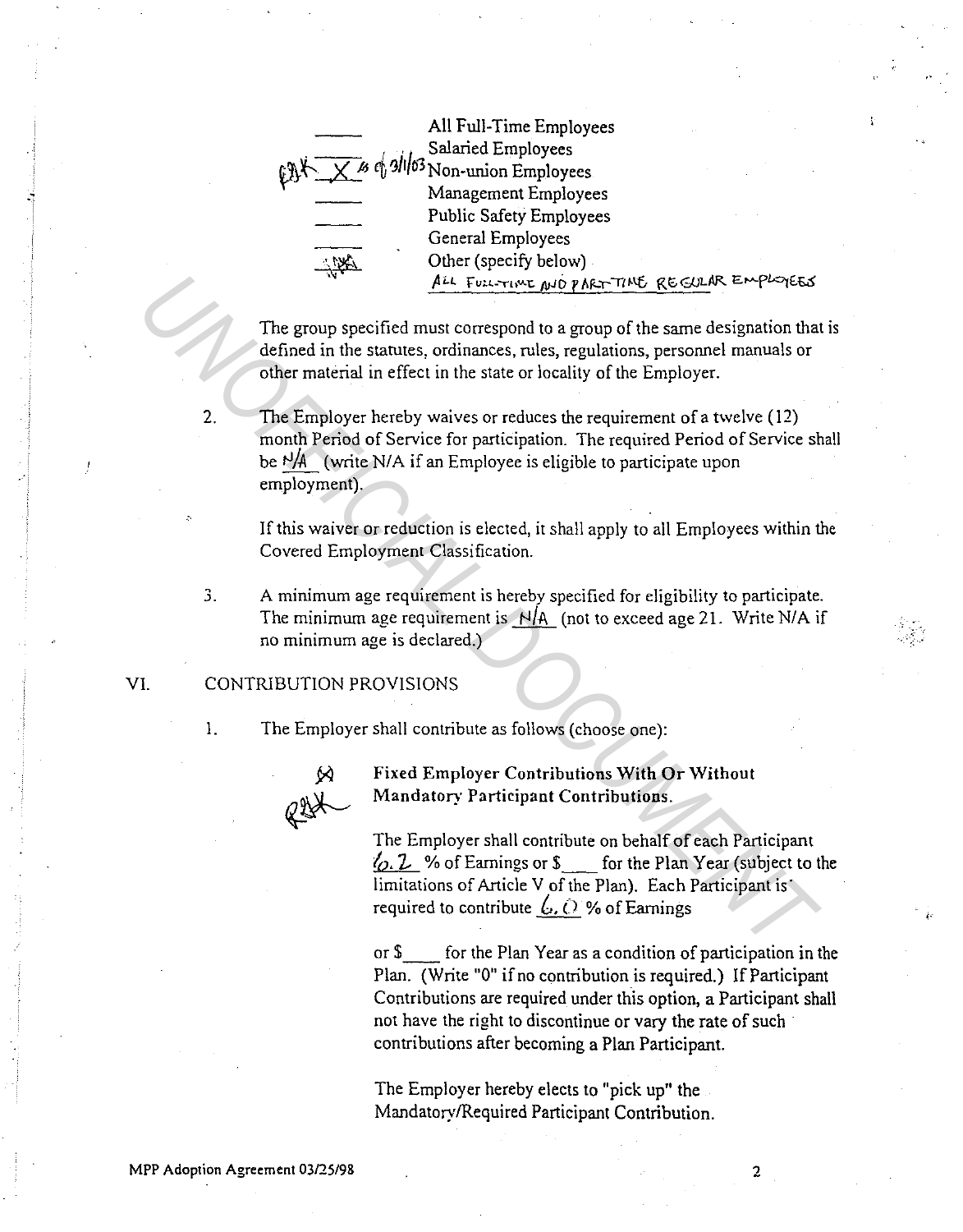[Note to Employer: A determination Jetter issued to an adopting Employer is not a ruling by the Internal Revenue Service that Participant contributions that are picked up by the Employer are not includable in the Participant's gross income for federal income tax purposes. The Employer may seek such a ruling.

Picked up contributions are excludable from the Participant's gross income under section  $414(h)(2)$  of the Internal Revenue Code of 1986 only if they meet the requirements of Rev. Rul. 81-35, 1981-1 C.B. 255. Those requirements are (1) that the Employer must specify that the contributions, although designated as employee contributions, are being paid by the Employer in lieu of contributions by the employee; and (2) the employee must not have the option of receiving the contributed amounts directly instead of having them paid by the Employer to the plan.) **Exact up contributions are excludable from the Participant's picked up contributions are excludable from the Participant's gross income under section 414(h)(2) of the Internal Revenue Code of 1986 only if they meet the re** 

Fixed Employer Match of Participant Contributions.

The Employer shall contribute on behalf of each Participant \_%of Earnings for the Plan Year (subject to the limitations of Article V of the Plan) for each Plan Year that such Participant has contributed % of Earnings or \$ . Under this option, there is a single, fixed rate of Employer contributions, but a Participant may decline to make the required Participant contributions in any Plan Year, in which case no Employer contribution will be made on the Participant's behalf in that Plan Year.

Variable Employer Match Of Participant Contributions.

The Employer shall contribute on behalf of each Participant an amount determined as follows (subject to the limitations of Article V of the Plan):

\_\_\_ %of the contributions made by the Participant for the Plan Year (not including Participant contributions exceeding \_\_ % of Earnings or \$ *---.....J* 

PLUS % of the contributions made by the Participant for the Plan Year in excess of those included in the above paragraph (but not including Participant contributions exceeding in the aggregate \_\_ % of Earnings or *\$ \_\_\_* ....J

Š,

()

,,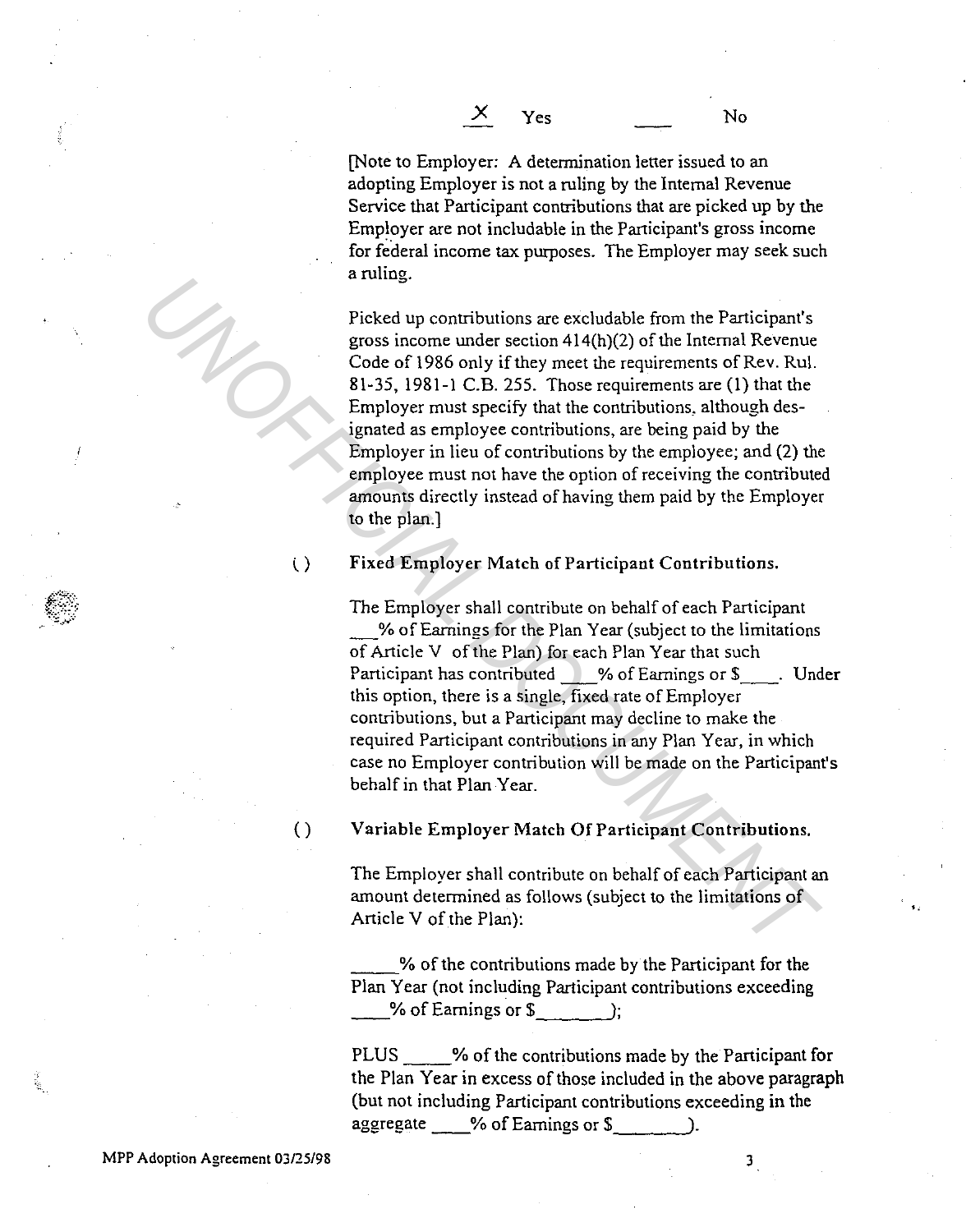Employer Contributions on behalf of a Participant for a Plan Year shall not exceed \$\_\_\_\_\_\_\_\_\_\_\_ or \_\_\_\_ % of Earnings, whichever is more or less.

2. Each Participant may make a voluntary (unmatched), after-tax contribution, subject to the limitations of Section 4.05 and Article V of the Plan.

 $\times$  Yes No

3. Employer contributions and Participant contributions shall be contributed to the Trust in accordance with the following payment schedule: fER PAY PERIOD. Semi- martilly

#### VII. EARNINGS

Earnings, as defined under Section 2.09 of the Plan, shall include:

(a) Overtime  $X$  Yes No (b) Bonuses Yes No

#### VIII. LIMITATION ON ALLOCATIONS

If the Employer maintains or ever maintained another qualified plan in which any Participant in this Plan is (or was) a participant or could possibly become a participant, the Employer hereby agrees to limit contributions to all such plans as provided herein, if necessary in order to avoid excess contributions (as described in Sections 5.02 and  $5.03$  of the Plan). X Yes<br>
<sup>2</sup> Yes<br>
<sup>2</sup> Employer contributions and Participant contributions shall be contributed to<br>
the Trust in accordance with the following payment schedule:<br>
<u>12 FARNINGS</u><br>
Earnings, as defined under Section 2.09 of the

- 1. If the Participant is covered under another qualified defined contribution plan maintained by the Employer, the provisions of Section 5.02(a) through (f) of the Plan will apply unless another method has been indicated below.
	- ( ) Other Method. (Provide the method under which the plans will limit total Annual Additions to the Maximum Permissible Amount, and will properly reduce any excess amounts, in a manner that precludes Employer discretion.)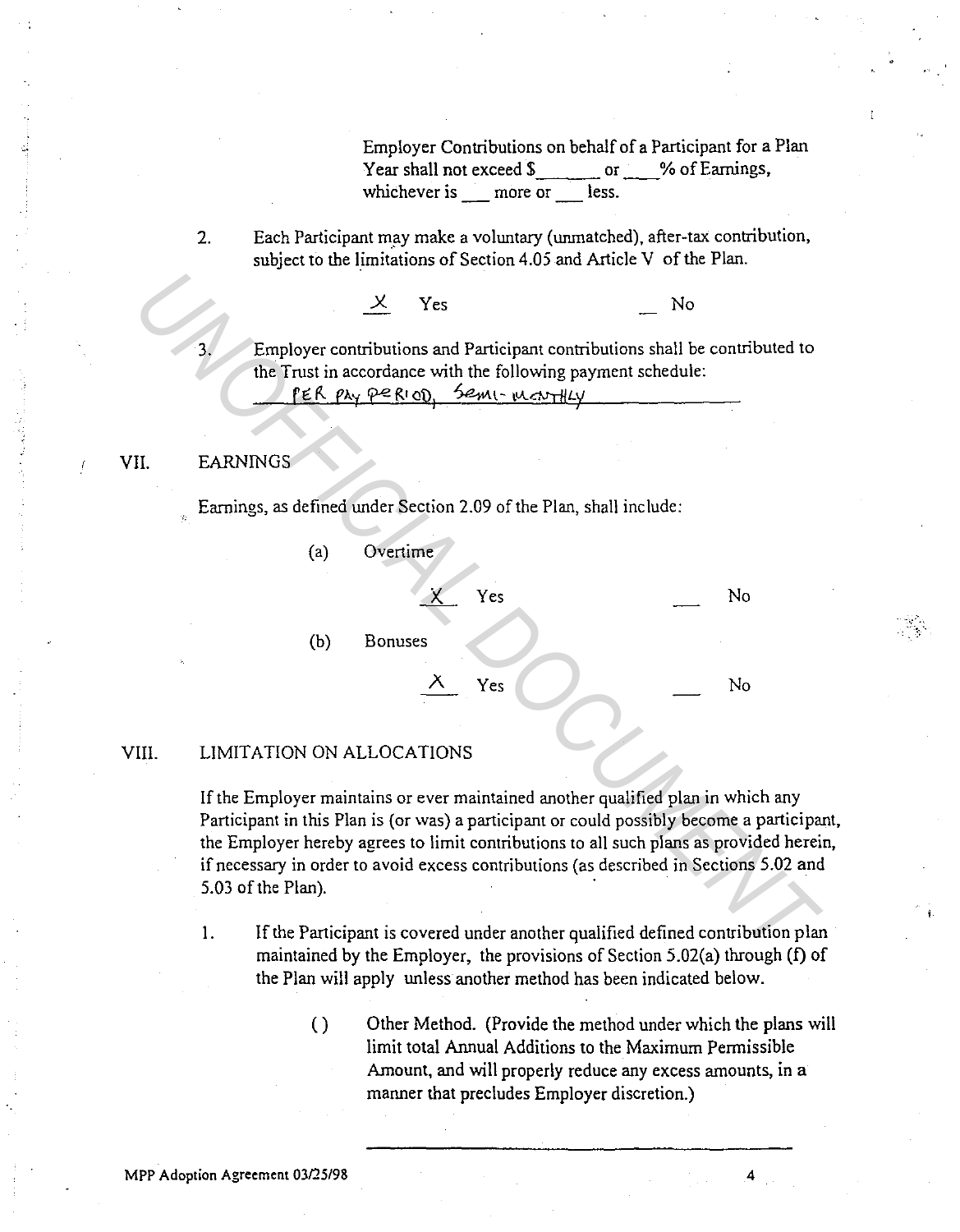2. If the Participant is or has ever been a participant in a defined benefit plan maintained by the Employer, and if the limitation in Section 5.03 of the Plan would be exceeded, then the Participant's Projected Annual Benefit under the defined benefit plan shall be reduced in accordance with the terms thereof to the extent necessary to satisfy such limitation. lf such plan does not provide for such reduction, or if the limitation is still exceeded after the reduction, annual additions shall be reduced to the extent necessary in the manner described in Sections 5.02 and 5.02. The methods of avoiding the limitation described in this paragraph will not apply if the Employer indicates another method below. For such reduction, or if the limitation is still exceeded after the reduction,<br>anoual additions shall be reducted to the extent necessary in the manner<br>accribed in this paragraph will not apply if the Employer indicates a

( ) Other Method. (Note to Employer: Provide below language which will satisfy the 1.0 limitation of section 415(e) of the Code. Such language must preclude Employer discretion. See section 1.415-1 of the Regulations for guidance.)

3. The limitation year is the following 12-consecutive month period: \_\_\_\_

## IX. VESTING PROVISIONS

'·

The Employer hereby specifies the following vesting schedule, subject to (1) the minimum vesting requirements as noted and (2) the concurrence of the Plan Administrator.

| Years of                        |                          |   |
|---------------------------------|--------------------------|---|
| Service                         | Percent                  |   |
| Completed                       | Vesting                  |   |
| Zero                            | $\frac{0}{0}$<br>$\circ$ |   |
| One                             | $\frac{0}{2}$<br>$-33$   |   |
| Two                             | $\mathcal{L}$<br>$\%$    |   |
| Three                           | 100%                     |   |
| Four                            | %                        |   |
| Five                            | ℅                        |   |
| Six                             | %                        |   |
| Seven                           | %                        |   |
| Eight                           | $\frac{0}{6}$            |   |
| Nine                            | %                        |   |
| Ten                             | %                        |   |
| MPP Adoption Agreement 03/25/98 |                          | 5 |
|                                 |                          |   |

 $\sim$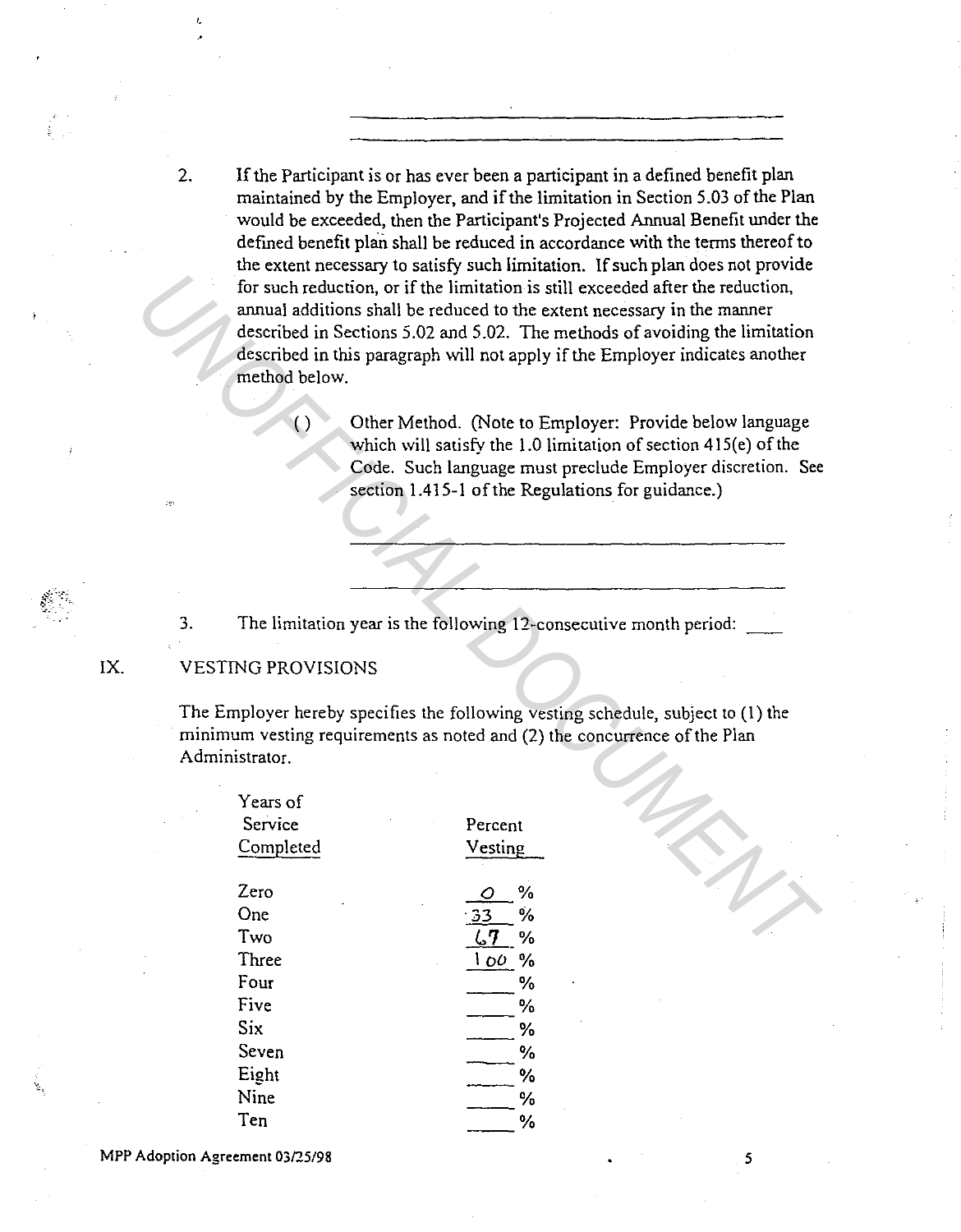X. Loans are permitted under the Plan, as provided in Article XIII:

A Yes No

XI. The Employer hereby attests that it is a unit of state or local government or an agency or instnunentality of one or more units of state or local government.

XII. The Plan Administrator hereby agrees to inform the Employer of any amendments to the Plan made pursuant to Section 14.05 of the Plan or of the discontinuance or abandonment of the Plan.

XIII. The Employer hereby appoints the ICMA Retirement Corporation as the Plan Administrator pursuant to the terms and conditions of the ICMA RETIREMENT CORPORATION GOVERNMENTAL MONEY PURCHASE PLAN & TRUST.

The Employer hereby agrees to the provisions of the Plan and Trust.

XIV. The Employer hereby acknowledges it understands that failure to properly fill out this Adoption Agreement may result in disqualification of the Plan.

XV. An adopting Employer may not rely on a determination letter issued by the National or District Office of the Internal Revenue Service as evidence that the Plan is qualified under section 401 of the Internal Revenue Code. In order to obtain reliance with respect to plan qualification, the Employer must apply to the appropriate key district office for a determination letter.

In Witness Whereof, the Employer hereby causes this Agreement to be executed on this  $F(85)$ day of  $A\cup\{0\}$  , 19<sup>9</sup>.

The Plan Administrator hereby agrees to inform the Employer of any amendments to<br>the Plan made pursuant to Section 14.05 of the Plan or of the discontinuance or<br>abandomment of the Plan.<br>The Employer hereby appoints the IC Accepted: ICMA RETIREMENT CORPORATION Bv: By: *:>·* .- Title:  $\mathcal{L}$  politic te<sub>s</sub> : square to ry /·

6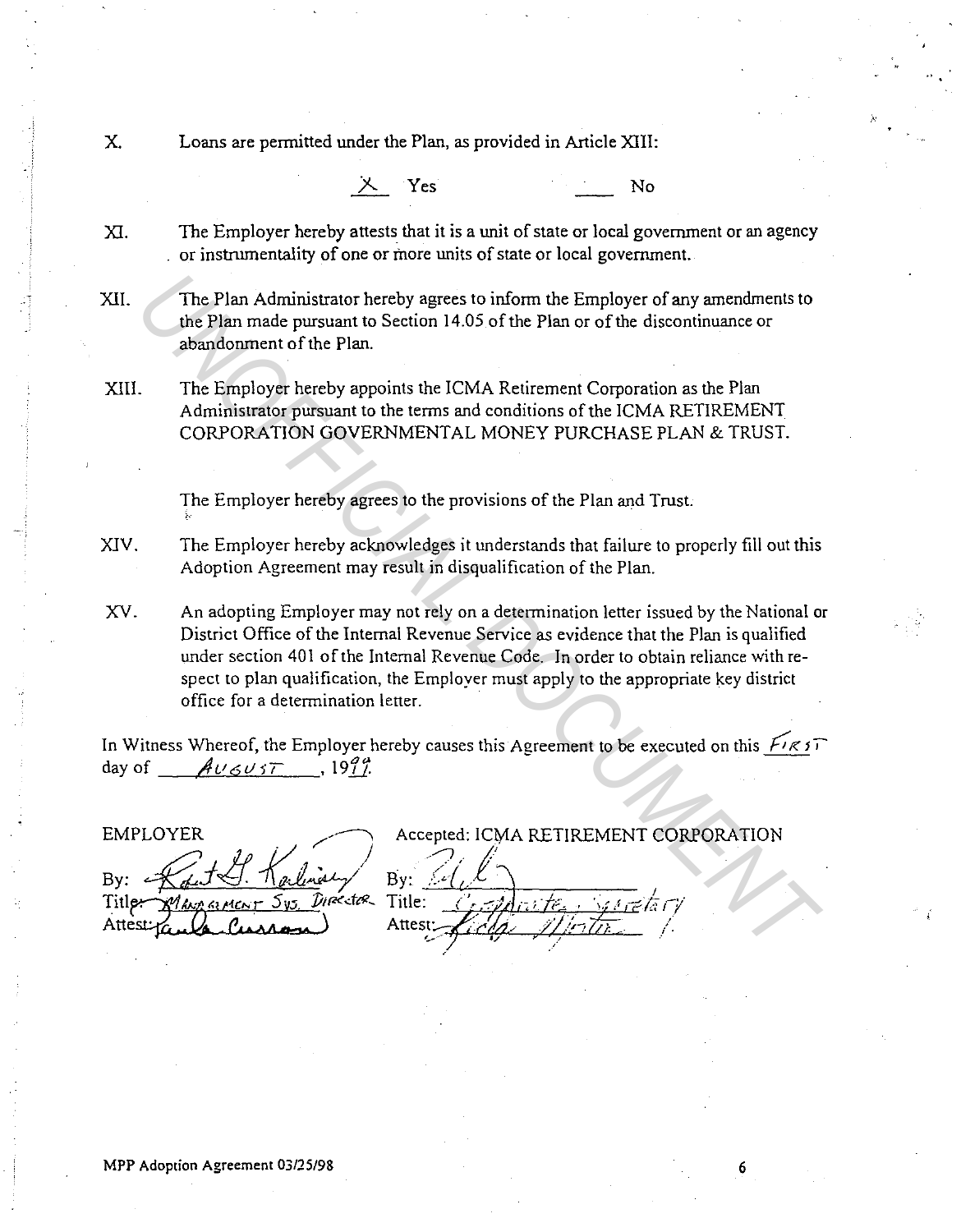| PERFŐRMANCE                     | Instructions to Employer: Provide necessary information to establish your plan properly. Please contact Chent<br>Services at $1-800-326-7272$ , it you have any questions. |                                                                                                                                                                                               |                                  |  |  |  |
|---------------------------------|----------------------------------------------------------------------------------------------------------------------------------------------------------------------------|-----------------------------------------------------------------------------------------------------------------------------------------------------------------------------------------------|----------------------------------|--|--|--|
| <b>PLAN</b>                     |                                                                                                                                                                            | $RG_{\mathcal{H}}$ e Only                                                                                                                                                                     | ИMА<br>RETIREMENT<br>CORPORATION |  |  |  |
|                                 |                                                                                                                                                                            | 1. Employer Number                                                                                                                                                                            |                                  |  |  |  |
| <b>General</b>                  |                                                                                                                                                                            | 2. Employer's Full Name (City of, County of, etc.) City of Living RSITY PLACE                                                                                                                 |                                  |  |  |  |
| Plan<br>$\pm$ Information $\pm$ | 3. Employer's Mailing Address $\frac{3715}{5}$ BRIDGEPORT $\omega_{xy}$ $\omega$ .                                                                                         |                                                                                                                                                                                               |                                  |  |  |  |
|                                 |                                                                                                                                                                            | 4. City UNIVERSITY PLACE 5. State WA 6. Zip Code 9 846.6.                                                                                                                                     |                                  |  |  |  |
|                                 |                                                                                                                                                                            | 27. Employer's Federal Tax Identification Number ________________________________                                                                                                             |                                  |  |  |  |
|                                 | 8. Number of Employees 58                                                                                                                                                  |                                                                                                                                                                                               |                                  |  |  |  |
|                                 | 9. Number of Employees Eligible for Plan $58$                                                                                                                              |                                                                                                                                                                                               |                                  |  |  |  |
|                                 | 10. Last Month of Plan-Year (write in month $01-12$ ) $-72$                                                                                                                |                                                                                                                                                                                               |                                  |  |  |  |
| 个别                              |                                                                                                                                                                            |                                                                                                                                                                                               |                                  |  |  |  |
| Contact<br>Information          |                                                                                                                                                                            | 11. Title (not name) of Plan's Primary Contact Person <i>MANAGEMELIT SERVICES URECTURE</i><br>Primary Contact Person will automatically receive all RC correspondence, reports, and bulletins |                                  |  |  |  |
|                                 | Telephone (253) 566-5656                                                                                                                                                   |                                                                                                                                                                                               |                                  |  |  |  |
|                                 |                                                                                                                                                                            | 12. Title (not name) of Contact Person for Benefit Payments <i>FINANCE</i> SpeciAL/57                                                                                                         |                                  |  |  |  |
|                                 | Telephone $253 - 56556$                                                                                                                                                    |                                                                                                                                                                                               |                                  |  |  |  |
|                                 | reports and bulletins                                                                                                                                                      | $\chi$ Check here if Contact Person for Benefit Payments should receive RC correspondence                                                                                                     |                                  |  |  |  |
|                                 |                                                                                                                                                                            |                                                                                                                                                                                               |                                  |  |  |  |
|                                 |                                                                                                                                                                            | 13. Title not name of Contact Person for Contributions FINANCE SPECIRLIST                                                                                                                     |                                  |  |  |  |
|                                 | Telephone (253) $565 - 5656$                                                                                                                                               |                                                                                                                                                                                               |                                  |  |  |  |
|                                 | and bulletins                                                                                                                                                              | X Check here if Contact Person for Contributions should receive RC correspondence. reports                                                                                                    |                                  |  |  |  |
|                                 |                                                                                                                                                                            | Note: It neither of the boxes in 12 or 13 is checked, default correspondent will be Plan Coordinator named in the resolution                                                                  |                                  |  |  |  |
| of Plan                         | Implementation (14. Contribution Frequency (check one): $\Box$ (W) Weekly (2010) Monthly                                                                                   | $\overline{\rightarrow}$ (B) Biweekly $\overline{\rightarrow}$ (S) Semi-monthly                                                                                                               |                                  |  |  |  |
|                                 |                                                                                                                                                                            | 15. Contribution Data Format (check one): $\Box$ (T) Tape $\Box$ (QD) QUICK DISK $\Box$ (E) EDT<br>$\Box$ (C) Contribution Statement $\Box$ (D) Diskette                                      |                                  |  |  |  |
|                                 | 16. First pay date following plan implementation $\mathcal{A}$ UGUST $\mathcal{S}$ , 1999                                                                                  |                                                                                                                                                                                               | $\Box$ Other (specify)           |  |  |  |

े ।

ICMA Retirement Corporation . P.O. Box 96220 . Washington, DC 20090-6220 . 1-800-326-7272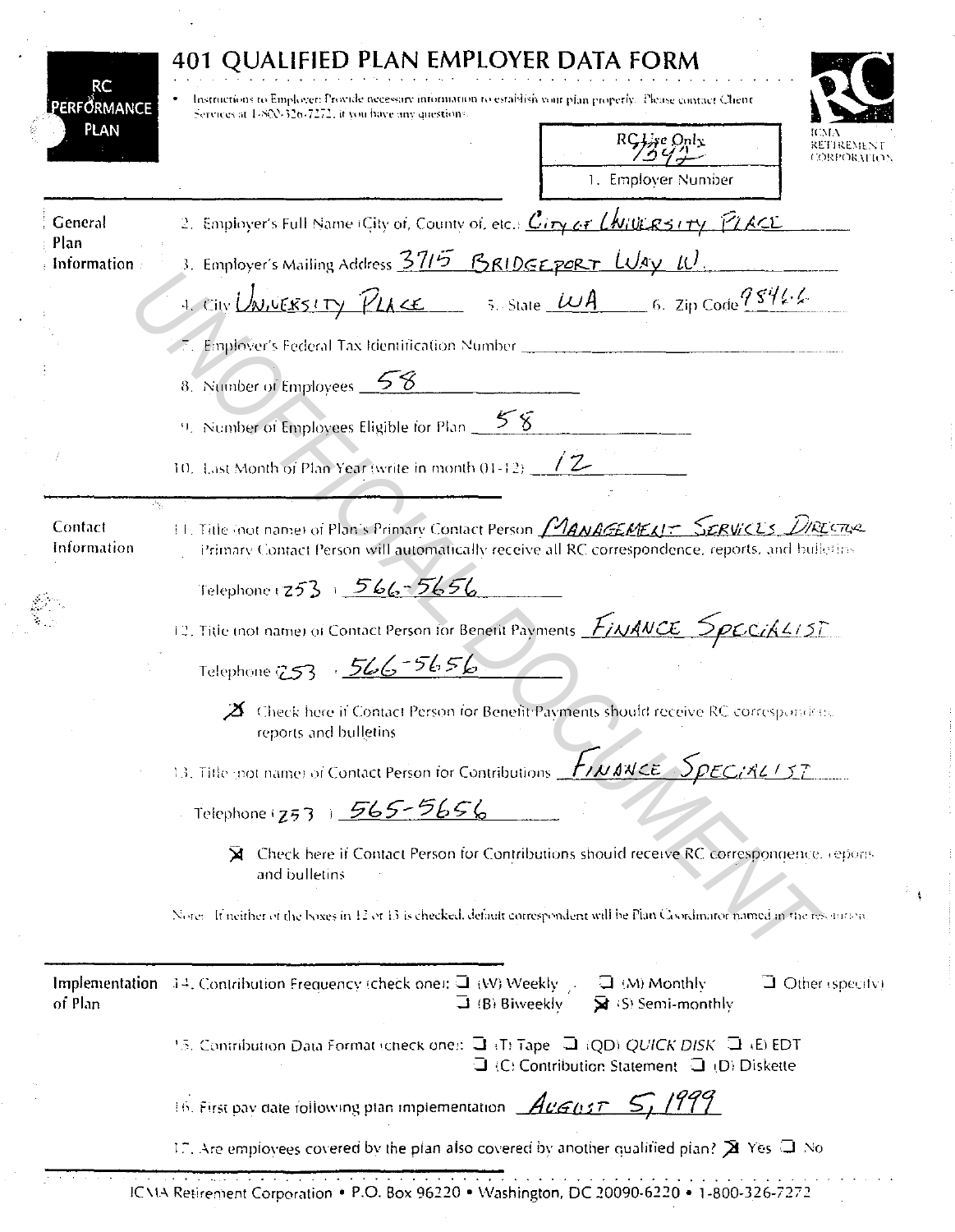# **401 CONTRACT ROUTING SHEET**

| EMPLOYER'S NAME: $C/T/$                              | $\mu$                          | $\nu_{\scriptscriptstyle D}$ oc. |
|------------------------------------------------------|--------------------------------|----------------------------------|
| STATE: $\lambda M$                                   | $\sim$ ACCOUNT NUMBER 10- 7392 |                                  |
| REPNAME: $\ell$ <sub>eter</sub> H <sub>o</sub> erber |                                | REP CODE: $3998$                 |

| Money Purchase:        | $MD \sim$ NS | Inititals/Date             |
|------------------------|--------------|----------------------------|
| Profit Sharing (A): MD | NS.          | Inititals/Date<br>$\cdots$ |
| Profit Sharing (K):    | - MD<br>NS.  | Inititals/Date             |

Section 1: Pricing Approval: Form Received and Date Stamped:

Date 5 137 199

# **Section 2: Adoption Materials:**

Materials Mailed to Employer Materials Received from Employer Additional Materials Received from Employer

| Date  |  |  |
|-------|--|--|
| Date  |  |  |
| Date. |  |  |

## External Checklist -

| Resolution                                                               |  |  |  |  |  |  |
|--------------------------------------------------------------------------|--|--|--|--|--|--|
| MERS Resolution*                                                         |  |  |  |  |  |  |
| Implementation Data Form                                                 |  |  |  |  |  |  |
| <b>RC</b> Adoption Agreement                                             |  |  |  |  |  |  |
| MERS Adoption Agreement <sup>*</sup>                                     |  |  |  |  |  |  |
| Administrative Services Agreements (ASAs)                                |  |  |  |  |  |  |
| <b>Transferred Asset Data Sheet</b>                                      |  |  |  |  |  |  |
| Loan Guidelines                                                          |  |  |  |  |  |  |
| Census Form(s)                                                           |  |  |  |  |  |  |
| Enrollment Forms (# Received<br>Date Sent to RMU                         |  |  |  |  |  |  |
| <b>Employer Plan Conversion Forms</b><br>Date Sent to RMU                |  |  |  |  |  |  |
| Direct Rollover Forms<br>Date Sent to RMU                                |  |  |  |  |  |  |
| Internal Cheeklist-                                                      |  |  |  |  |  |  |
| <b>Billing Form</b>                                                      |  |  |  |  |  |  |
|                                                                          |  |  |  |  |  |  |
| Memo to Corporate Accounting for Implementation Fee                      |  |  |  |  |  |  |
| Date of Request for Additional Documents                                 |  |  |  |  |  |  |
| Notes and Comments: 4 capital of ASA's need<br>Lean ruidelines realities |  |  |  |  |  |  |
|                                                                          |  |  |  |  |  |  |
|                                                                          |  |  |  |  |  |  |
| Approvals:                                                               |  |  |  |  |  |  |
| <b>Initials</b><br>RC Services, Principal<br>Date                        |  |  |  |  |  |  |

| $\mu \nu \nu \nu \nu \nu \nu \nu$<br>RC Services, Principal | Date        |           |                                          | <b>Initials</b> |  |
|-------------------------------------------------------------|-------------|-----------|------------------------------------------|-----------------|--|
| Corporate Secretary                                         | <b>Date</b> |           | $\mathbf{r} \in \mathbb{R}^{n \times n}$ | <b>Initials</b> |  |
| Date N.O.P.A. Mailed                                        | Date        | $-$ Q $C$ |                                          | Initials        |  |